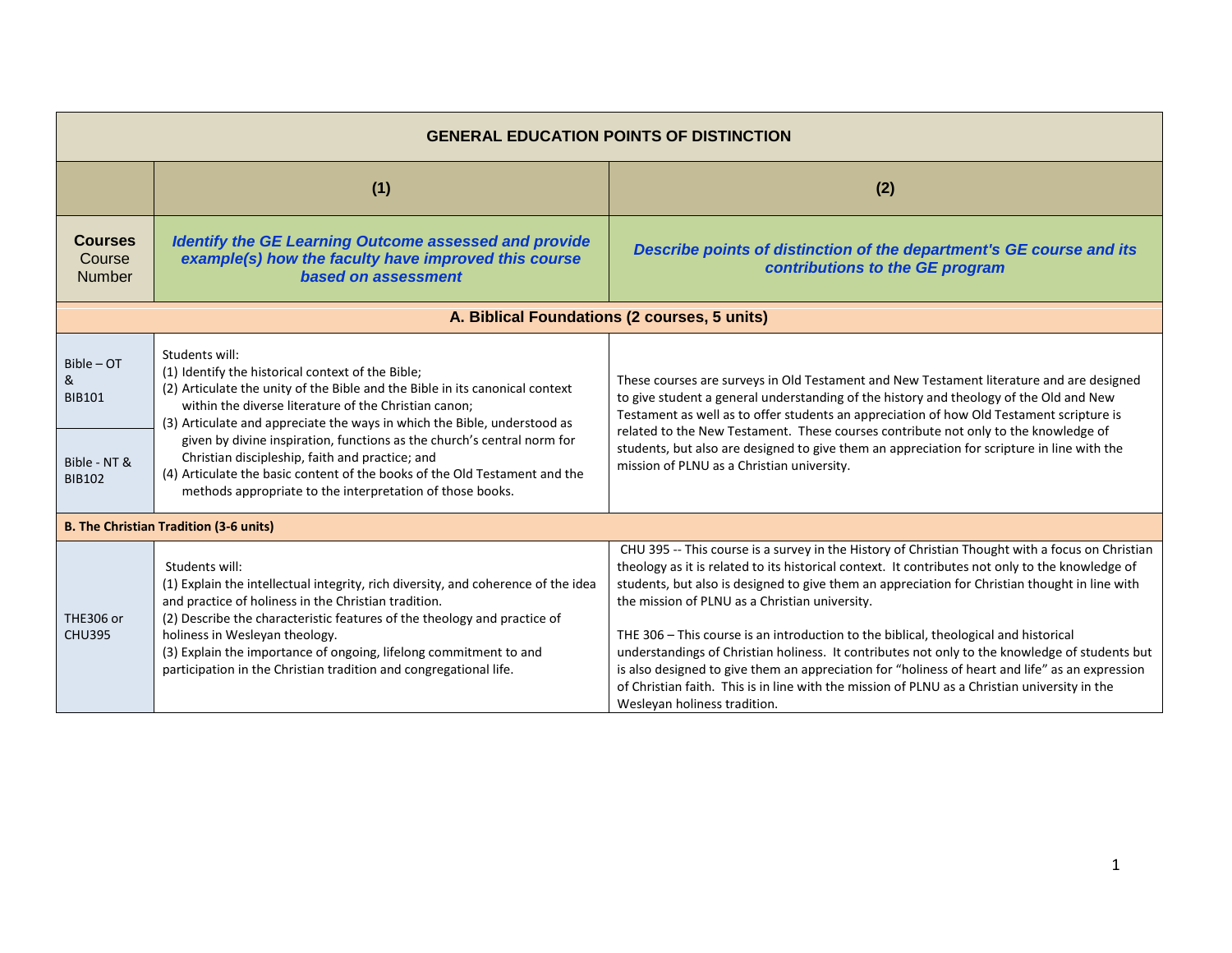| <b>II. Developing Cognitive Abilities</b>     |                                                                                                                                                                                                                                                                                                                                                                                                                                                                                                                                    |                                                                                                                                                                                                                                                                                                                                                                                                                                                                                                                                                                                                                                                                                                                                                                                                                                                                                                                                                               |
|-----------------------------------------------|------------------------------------------------------------------------------------------------------------------------------------------------------------------------------------------------------------------------------------------------------------------------------------------------------------------------------------------------------------------------------------------------------------------------------------------------------------------------------------------------------------------------------------|---------------------------------------------------------------------------------------------------------------------------------------------------------------------------------------------------------------------------------------------------------------------------------------------------------------------------------------------------------------------------------------------------------------------------------------------------------------------------------------------------------------------------------------------------------------------------------------------------------------------------------------------------------------------------------------------------------------------------------------------------------------------------------------------------------------------------------------------------------------------------------------------------------------------------------------------------------------|
| A. Personal Development (1 course, 3-4 units) |                                                                                                                                                                                                                                                                                                                                                                                                                                                                                                                                    |                                                                                                                                                                                                                                                                                                                                                                                                                                                                                                                                                                                                                                                                                                                                                                                                                                                                                                                                                               |
| Psychology FF<br><b>or</b><br><b>PSY101</b>   | This course is one of the components of the General Education Program<br>at Point Loma Nazarene University, under the category of "Developing<br>Cognitive Abilities." The assignments have been reviewed after<br>reading student comments from annual assessment and core features<br>such as writing an autobiography and participating in a structured<br>community group have been retained. In 2012 the Convocation piece<br>of Psy101 was transitioned into FYE 100 and Psy101 continues with<br>sections and small groups. | By including this course in a common educational experience for undergraduates, the faculty<br>supports the pursuit of personal awareness and skill development; focusing on the analytical,<br>communicative, and quantitative skills necessary for successful living in modern society. Specific<br>course objectives include:<br>a. Describe self development to date using psychological tools<br>b. Identify critical thinking and abstract thinking as tools for college success<br>c. Discover social and cultural blocks to successful college and life experience<br>d. Detect tools to resolve social and cultural blocks to successful college and life experience<br>e. Detect alternative ways of thinking and experience a diverse community<br>f. Develop curiosity about yourself as a stimulus to learning to learn<br>g. Identify Psychology as a resource for learning and solving academic, personal, spiritual, and<br>cultural problems |
| Psychology<br>Trans<br><b>PSY103</b>          | This course is one of the components of the General Education<br>Program at Point Loma Nazarene University, under the category of<br>"Developing Cognitive Abilities." All students take a general psychology<br>content assessment at the beginning of this course. Psychology majors<br>take the same test upon graduation to demonstrate Psychology<br>knowledge growth during college.                                                                                                                                         | A solid understanding of psychological theory and application are helpful in successfully<br>interacting with others in work and personal contexts. This course provides a survey of<br>psychology as an empirical/behavioral science. Topics include biological correlates of behavior,<br>learning, cognition, emotion, motivation, personality, assessment, development,<br>psychopathology, psychotherapy, and social psychology.                                                                                                                                                                                                                                                                                                                                                                                                                                                                                                                         |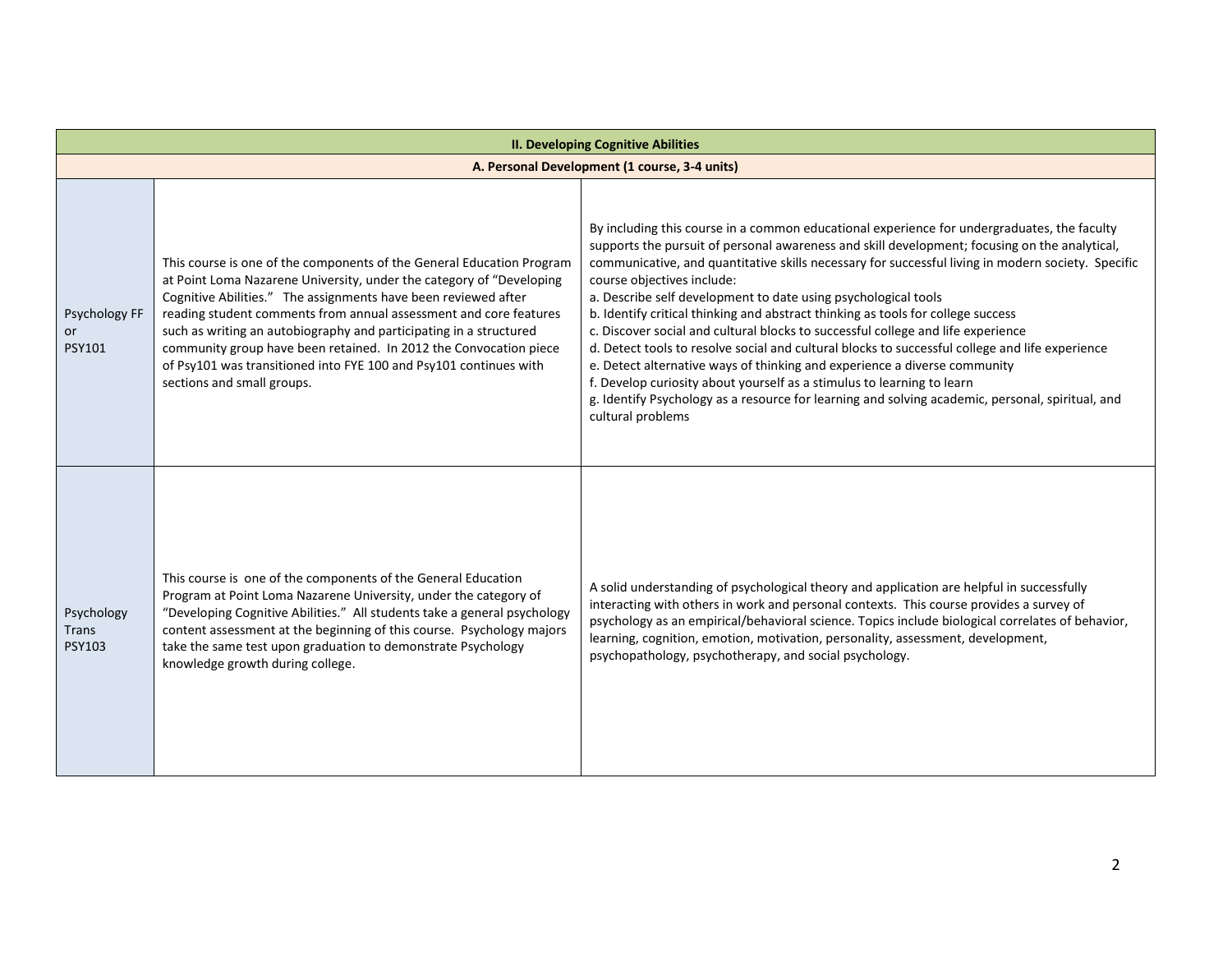|                                           |                                                                                                                                                                                                                                                                                                                                                                                                                                                                                                                                                                                                                                                                                                                                                | <b>B. Critical Thinking &amp; Communication (2 courses 6-8 units)</b>                                                                                                                                                                                                                                                                                                                                                                                                                                                                                                                                                                                                                                                                                                                                                                                                                                                                                      |
|-------------------------------------------|------------------------------------------------------------------------------------------------------------------------------------------------------------------------------------------------------------------------------------------------------------------------------------------------------------------------------------------------------------------------------------------------------------------------------------------------------------------------------------------------------------------------------------------------------------------------------------------------------------------------------------------------------------------------------------------------------------------------------------------------|------------------------------------------------------------------------------------------------------------------------------------------------------------------------------------------------------------------------------------------------------------------------------------------------------------------------------------------------------------------------------------------------------------------------------------------------------------------------------------------------------------------------------------------------------------------------------------------------------------------------------------------------------------------------------------------------------------------------------------------------------------------------------------------------------------------------------------------------------------------------------------------------------------------------------------------------------------|
| Composition<br><b>or</b><br><b>WRI110</b> | GE PLO-Growing: In a Christ-Centered Faith Community<br>Students will:<br>A. Examine the complexity of systems in the light of the reconciling work<br>of God in Christ.<br>B. Demonstrate a respect for the relationships within and across diverse<br>communities.<br>(Literature) These courses continue to meet the aims specified in the<br>university catalog. In 2012-13 they are being examined as part of the<br>department Program Review-Self-Study (1) to identify any needs for<br>revisions or improvements in their curriculum and (2) to assess the<br>number of units currently assigned to these courses; and (3) to identify<br>and design key assignments common to all sections that are directly tied<br>to the GE PLOs. | Catalog: These courses are designed as part of the General Education curriculum in the category<br>of Seeking Cultural Perspectives: a survey of human endeavors from a historical, cultural,<br>linguistic, and philosophical perspective, including developing critical appreciation of human<br>expression-both artistic and literary.<br>Further Explanation: Our courses in literature from across world literary traditions allow<br>students to experience the breadth of cultures as expressed in literary canons, to see how those<br>literary traditions may or may not intersect with each other, and in turn to see their own literary<br>traditions may be similar to or different from that of other people from around the world.<br>Through the study of other cultures via literature within the context of a Christian university,<br>students can develop a more hospitable, measured, and compassionate response to other<br>cultures. |
| Composition<br>or<br><b>WRI120</b>        | GE PLO-Growing: In a Christ-Centered Faith Community<br>Students will:<br>A. Examine the complexity of systems in the light of the reconciling work<br>of God in Christ.<br>B. Demonstrate a respect for the relationships within and across diverse<br>communities.<br>(Literature) These courses continue to meet the aims specified in the<br>university catalog. In 2012-13 they are being examined as part of the<br>department Program Review-Self-Study (1) to identify any needs for<br>revisions or improvements in their curriculum and (2) to assess the<br>number of units currently assigned to these courses; and (3) to identify<br>and design key assignments common to all sections that are directly tied<br>to the GE PLOs. | Catalog: These courses are designed as part of the General Education curriculum in the category<br>of Seeking Cultural Perspectives: a survey of human endeavors from a historical, cultural,<br>linguistic, and philosophical perspective, including developing critical appreciation of human<br>expression-both artistic and literary.<br>Further Explanation: Our courses in literature from across world literary traditions allow<br>students to experience the breadth of cultures as expressed in literary canons, to see how those<br>literary traditions may or may not intersect with each other, and in turn to see their own literary<br>traditions may be similar to or different from that of other people from around the world.<br>Through the study of other cultures via literature within the context of a Christian university,<br>students can develop a more hospitable, measured, and compassionate response to other<br>cultures. |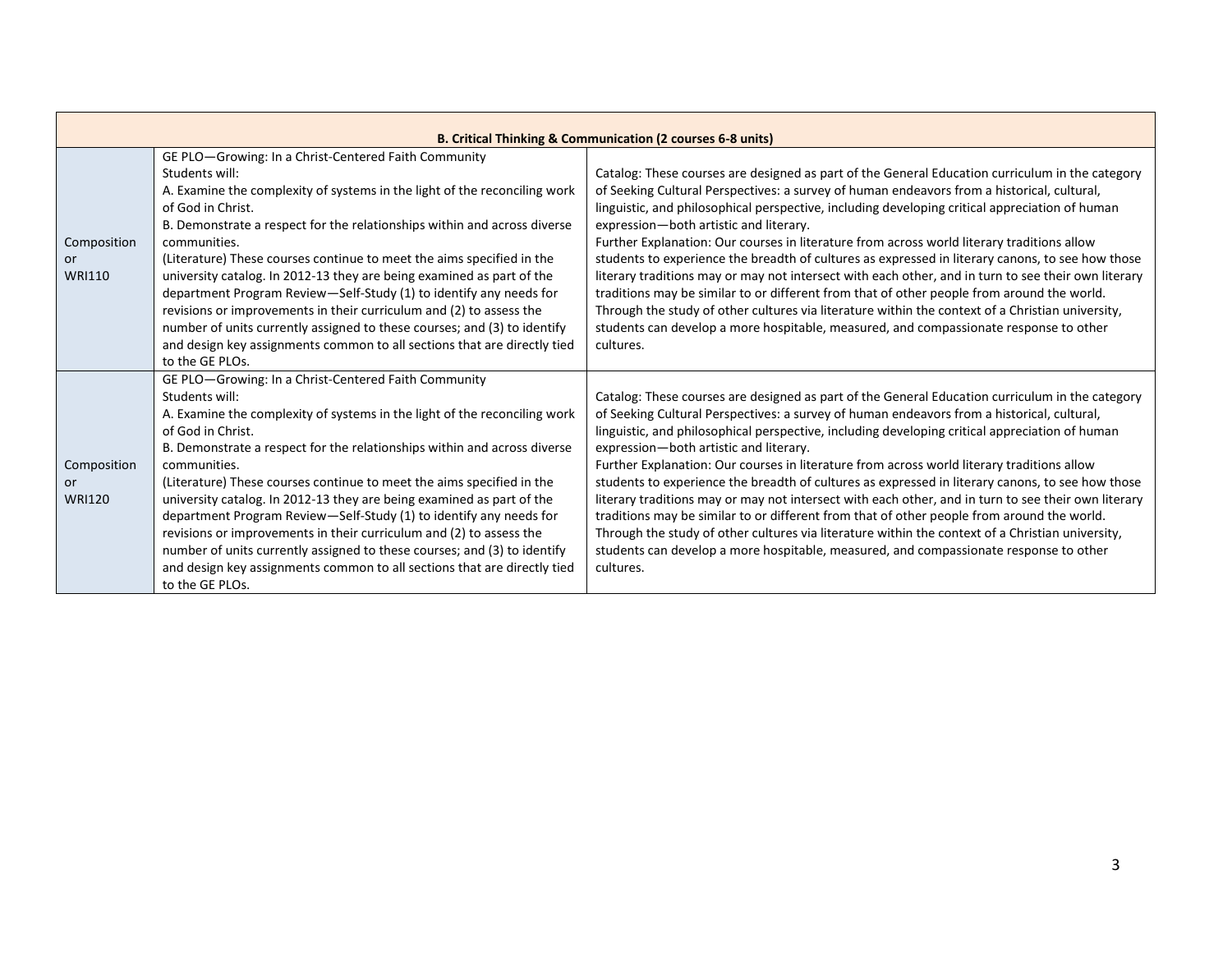| Composition<br>and<br><b>WRI115</b> | GE PLO-Growing: In a Christ-Centered Faith Community Students will:<br>A. Examine the complexity of systems in the light of the reconciling work<br>of God in Christ. B. Demonstrate a respect for the relationships within<br>and across diverse communities. (Language) These courses continue to<br>meet the aims specified in the university catalog. In 2012-13 they are<br>being examined as part of the department Program Review-Self-Study<br>(1) to identify any needs for revisions or improvements in their<br>curriculum and/or key assignments; and (2) to assess the number of<br>units currently assigned to these courses.          | Catalog: These courses are designed as part of the General Education curriculum in the category<br>of Seeking Cultural Perspectives: a survey of human endeavors from a historical, cultural,<br>linguistic, and philosophical perspective, including developing critical appreciation of human<br>expression-both artistic and literary. (Language) Further Explanation: Our courses in language<br>study demonstrate our commitment to learning the skills that allow students to actually<br>communicate with other language speakers. This ability supports and extends their learning<br>about other cultural perspectives beyond what can be learned by studying literary works in<br>translation. Developing the ability to speak another language allows students (1) to read works<br>of all kinds in their original language—both in and out of class; (2) to understand more deeply<br>the interpretive and symbolic nature of language and translation; (3) to recognize the cultural<br>perspectives that are carried in both the target and their own native language; and (4) to<br>develop a more hospitable, measured, and compassionate response to other cultures and<br>individual speakers. |
|-------------------------------------|------------------------------------------------------------------------------------------------------------------------------------------------------------------------------------------------------------------------------------------------------------------------------------------------------------------------------------------------------------------------------------------------------------------------------------------------------------------------------------------------------------------------------------------------------------------------------------------------------------------------------------------------------|------------------------------------------------------------------------------------------------------------------------------------------------------------------------------------------------------------------------------------------------------------------------------------------------------------------------------------------------------------------------------------------------------------------------------------------------------------------------------------------------------------------------------------------------------------------------------------------------------------------------------------------------------------------------------------------------------------------------------------------------------------------------------------------------------------------------------------------------------------------------------------------------------------------------------------------------------------------------------------------------------------------------------------------------------------------------------------------------------------------------------------------------------------------------------------------------------------------|
| Composition<br>&<br><b>WRI116</b>   | GE PLO-Growing: In a Christ-Centered Faith Community<br>Students will:<br>A. Examine the complexity of systems in the light of the reconciling work<br>of God in Christ.<br>B. Demonstrate a respect for the relationships within and across diverse<br>communities.<br>(Language) These courses continue to meet the aims specified in the<br>university catalog. In 2012-13 they are being examined as part of the<br>department Program Review-Self-Study (1) to identify any needs for<br>revisions or improvements in their curriculum and/or key assignments;<br>and (2) to assess the number of units currently assigned to these<br>courses. | Catalog: These courses are designed as part of the General Education curriculum in the category<br>of Seeking Cultural Perspectives: a survey of human endeavors from a historical, cultural,<br>linguistic, and philosophical perspective, including developing critical appreciation of human<br>expression-both artistic and literary.<br>(Language) Further Explanation: Our courses in language study demonstrate our commitment to<br>learning the skills that allow students to actually communicate with other language speakers.<br>This ability supports and extends their learning about other cultural perspectives beyond what<br>can be learned by studying literary works in translation. Developing the ability to speak another<br>language allows students (1) to read works of all kinds in their original language-both in and<br>out of class; (2) to understand more deeply the interpretive and symbolic nature of language<br>and translation; (3) to recognize the cultural perspectives that are carried in both the target and<br>their own native language; and (4) to develop a more hospitable, measured, and compassionate<br>response to other cultures and individual speakers. |
| Speech COM<br>100 or 231            | GE Learning Outcome #4 has been under study during the past<br>yearspecifically the construction and delivery of an informative speech.<br>The rubric that the department initially used has been restructured to<br>more accurately measure the students' success. The formulation of a<br>rubric for persuasive speaking will be the next project to be undertaken.                                                                                                                                                                                                                                                                                | COM100 is crucial to a student's success at the university, in that his/her speaking skills undergo<br>training within the classroom setting. In addition, interpersonal communications, including<br>working within groups, are subjects dealt with in the course. Practical exercises are used to<br>explore the context of the interpersonal and group settings.                                                                                                                                                                                                                                                                                                                                                                                                                                                                                                                                                                                                                                                                                                                                                                                                                                              |

┱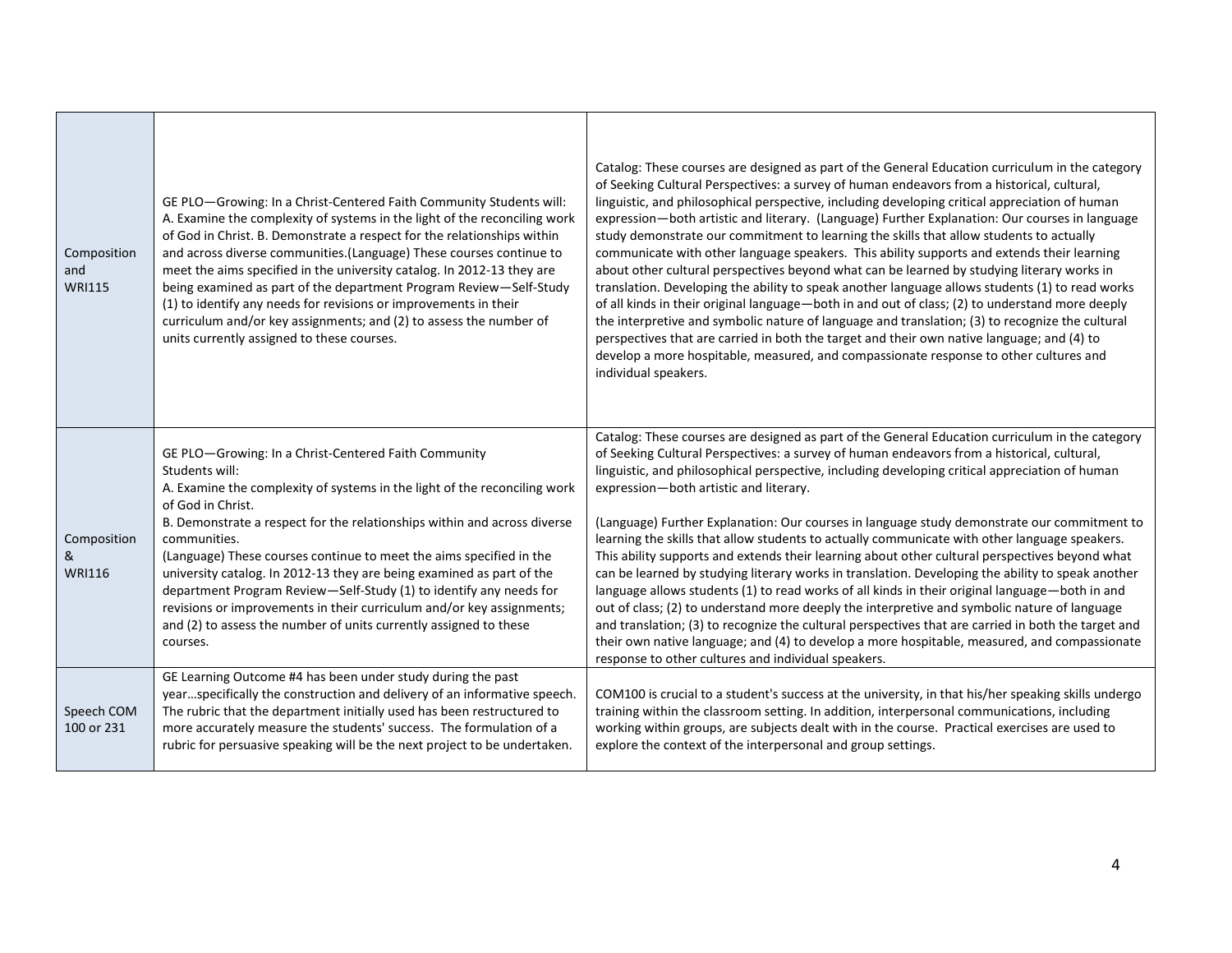|                                             | C. Problem Solving (1 course, 3-4 units)                                                                                                                                                                                                                                                                                                                                                                                                                                                                                                                                                                                                                                                                                                                                                                                                  |                                                                                                                                                                                                                                                                                                                                                                                                                                                                                                                                                                                 |  |
|---------------------------------------------|-------------------------------------------------------------------------------------------------------------------------------------------------------------------------------------------------------------------------------------------------------------------------------------------------------------------------------------------------------------------------------------------------------------------------------------------------------------------------------------------------------------------------------------------------------------------------------------------------------------------------------------------------------------------------------------------------------------------------------------------------------------------------------------------------------------------------------------------|---------------------------------------------------------------------------------------------------------------------------------------------------------------------------------------------------------------------------------------------------------------------------------------------------------------------------------------------------------------------------------------------------------------------------------------------------------------------------------------------------------------------------------------------------------------------------------|--|
| Calculus<br>with App<br>or<br><b>MTH144</b> | Outcomes: GE LO 1 (a) Students will be able to formulate a mathematical model from a<br>verbal description of a problem. GE LO 1(b) . Students will be able it solve non-routine<br>problems using logic and quantitative techniques and GE LO 1 (b) . Students will be able<br>to construct solutions to problems using computational techniques. These three<br>learning outcomes are measured via signature problems in final exams. In general<br>students have met our expectations. However the scores in developing a mathematical<br>model have not been what we expected. Some of this is due to the degree of difficulty in<br>the problem we were asking. Modeling is being emphasized a bit more in this class and<br>the problem being asked has been adjusted. Longitudinal data can be seen in the GE<br>assessment wheel. | This course is designed to provide students studying biological and chemical sciences<br>with the ability to apply mathematical thinking and the use of calculus to the types of<br>problems that they will encounter. The examples are drawn from the sciences. In<br>addition, as part of our general education focus on financial literacy, students in this<br>class consider loans, savings, credit cards and budgeting.                                                                                                                                                   |  |
| Calculus I<br>or<br>MTH164                  | Outcomes: GE LO 1 (a) Students will be able to formulate a mathematical model from a<br>verbal description of a problem. GE LO 1(b) • Students will be able it solve non-routine<br>problems using logic and quantitative techniques and GE LO 1 (b) . Students will be able<br>to construct solutions to problems using computational techniques. These three<br>learning outcomes are measured via signature problems in final exams. In general<br>students have met our expectations. However the scores in developing a mathematical<br>model have not been what we expected. Some of this is due to the degree of difficulty in<br>the problem we were asking. Modeling is being emphasized a bit more in this class and<br>the problem being asked has been adjusted. Longitudinal data can be seen in the GE<br>assessment wheel. | This course is designed to provide students studying mathematics, physics,<br>engineering and computer science with the ability to apply mathematical thinking and<br>the use of calculus to the types of problems that they will encounter. The examples<br>are drawn from a wide variety of disciplines. In addition, as part of our general<br>education focus on financial literacy, students in this class consider loans, savings,<br>credit cards and budgeting.                                                                                                         |  |
| Problem<br>Solving<br>MTH303                | Outcomes: GE LO 1 (a) Students will be able to formulate a mathematical model from a<br>verbal description of a problem. GE LO 1(b) . Students will be able it solve non-routine<br>problems using logic and quantitative techniques and GE LO 1 (b) . Students will be able<br>to construct solutions to problems using computational techniques. These tree learning<br>outcomes are measured via signatures problems in final exams. Longitudinal data can be<br>seen in the GE assessment wheel. Students have met our expectations for proficiency<br>levels. We have made adjustments in the course to include more financial literacy<br>information to strengthen our student's practical abilities in that area.                                                                                                                 | This course provides exposure to mathematical thinking for the non-technical student.<br>The course is problem based and uses many techniques that do not involve the<br>formulation of equations to solve the problem. Students who have traditionally<br>struggled with mathematics often succeed in this class because the focus is not on<br>equations. One third of the course is focused on developing students' financial<br>literacy. Topics such as loans, savings, credit cards and budgeting are discussed with<br>the students developing a post graduation budget. |  |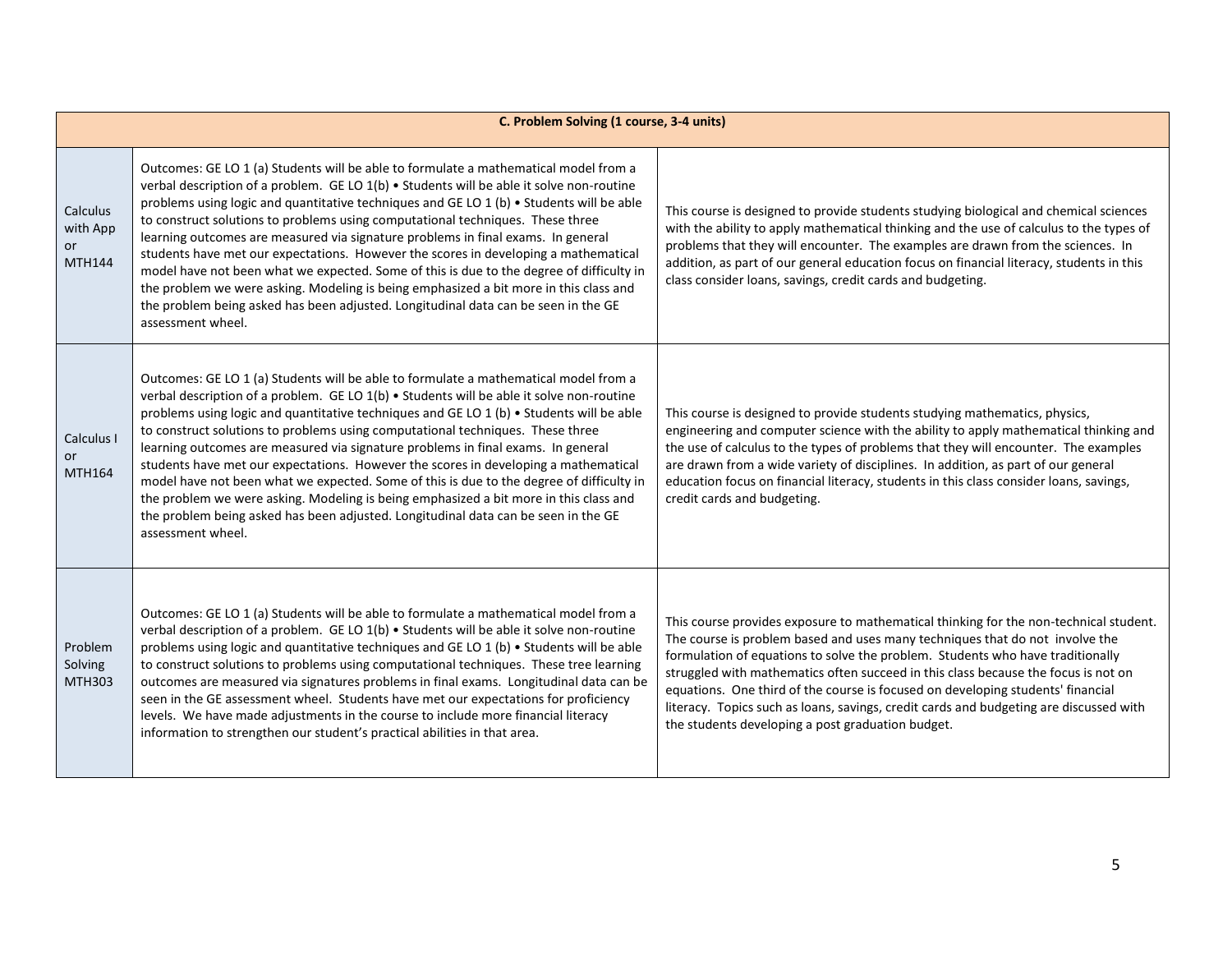| III. Exploring an Interdependent World                                     |                                                                                                                                                                                                                                                                                                                                                                                                                                                                                                                                                                                                                                                               |                                                                                                                                                                                                                                                                                                                                                                                                                                                                                                                                                                                                                                                                                                                                                                                                                                                                                                                                                                                                                                                                                                       |  |
|----------------------------------------------------------------------------|---------------------------------------------------------------------------------------------------------------------------------------------------------------------------------------------------------------------------------------------------------------------------------------------------------------------------------------------------------------------------------------------------------------------------------------------------------------------------------------------------------------------------------------------------------------------------------------------------------------------------------------------------------------|-------------------------------------------------------------------------------------------------------------------------------------------------------------------------------------------------------------------------------------------------------------------------------------------------------------------------------------------------------------------------------------------------------------------------------------------------------------------------------------------------------------------------------------------------------------------------------------------------------------------------------------------------------------------------------------------------------------------------------------------------------------------------------------------------------------------------------------------------------------------------------------------------------------------------------------------------------------------------------------------------------------------------------------------------------------------------------------------------------|--|
|                                                                            | A. The Natural World (2 courses; one from each group, and at least one lab, 8-9 units)                                                                                                                                                                                                                                                                                                                                                                                                                                                                                                                                                                        |                                                                                                                                                                                                                                                                                                                                                                                                                                                                                                                                                                                                                                                                                                                                                                                                                                                                                                                                                                                                                                                                                                       |  |
| <b>Bio Science</b><br>(101, 103,<br>105, 210,<br>211)                      | BIO 101, 103, 105, 210 and 211 are lab courses in which students complete lab<br>reports. These reports are used to assess GE LO1A (the writing aspect) and GE<br>LO1B (the quantitative aspect). We will begin collecting data on student<br>performance using a common departmental lab report rubric during the<br>2012/2013 academic year. If 60% of the students do not reach the<br>"developed" or "highly developed" level, appropriate instructional changes will<br>be made in an effort to improve student performance.                                                                                                                             | These biology courses with a lab provide students with an opportunity to learn important<br>biology concepts in the classroom, and then to apply them to problems. Students generate<br>hypotheses, conduct experiments, and then analyze and communicate their quantitative<br>results through graphing and writing.                                                                                                                                                                                                                                                                                                                                                                                                                                                                                                                                                                                                                                                                                                                                                                                 |  |
| <b>BIO 102</b><br>and 104<br>are non                                       | BIO 102 and 104 are non lab courses in which students learn about current<br>issues in biology. The students write papers that require them to examine<br>problems from various perspectives using information from a variety of<br>sources. These reports are used to assess GE LO1A (the writing aspect) and GE<br>LO1C. We will begin collecting data on student performance using a common<br>departmental written paper rubric during the 2012/2013 academic year. If<br>60% of the students do not reach the "developed" or "highly developed" level,<br>appropriate instructional changes will be made in an effort to improve student<br>performance. | These biology courses provide students with an opportunity to learn important biology<br>concepts in the classroom, and then to apply them to understanding current issues in the<br>areas of either creation care or biotechnology. Students use information from a variety of<br>sources, and then communicate their findings in writing.                                                                                                                                                                                                                                                                                                                                                                                                                                                                                                                                                                                                                                                                                                                                                           |  |
| Phys<br>Science<br>(CHE101<br>103, 152,<br>PHY103,<br>131, 241,<br>PSC110) | Various assignments, results of lab experiences, and student comments<br>collected have helped guide the improvement of these courses. Changes<br>include redesign of labs in several of the courses, selection of curriculum that<br>represents current research in discipline pedagogy, and introduction of more<br>hands-on activities in several of the courses.                                                                                                                                                                                                                                                                                          | The Chemistry Department and Physics and Engineering Department provide a range of<br>courses which primarily address GE LO 1b: Use quantitative analysis, qualitative analysis, and<br>logic skills to address questions & solve problems. These skills are at the heart of the physical<br>sciences. Some of these courses represent an overview of major topics in physics and<br>chemistry and build students' skills and comprehension about the world around them. In<br>these courses, students develop analytical skills to solve problems in a wide range of<br>contexts. Some of the courses also approach specific problems such as current issues in<br>society or provide a unique perspective for understanding how observations and data shape<br>the theories that help us understand or world and even the Universe. Several of these courses<br>serve as General Education as well as providing a foundation of these sciences for majors and<br>minors. In all cases students learn how scientific knowledge informs our understanding of<br>personal, national and global issues. |  |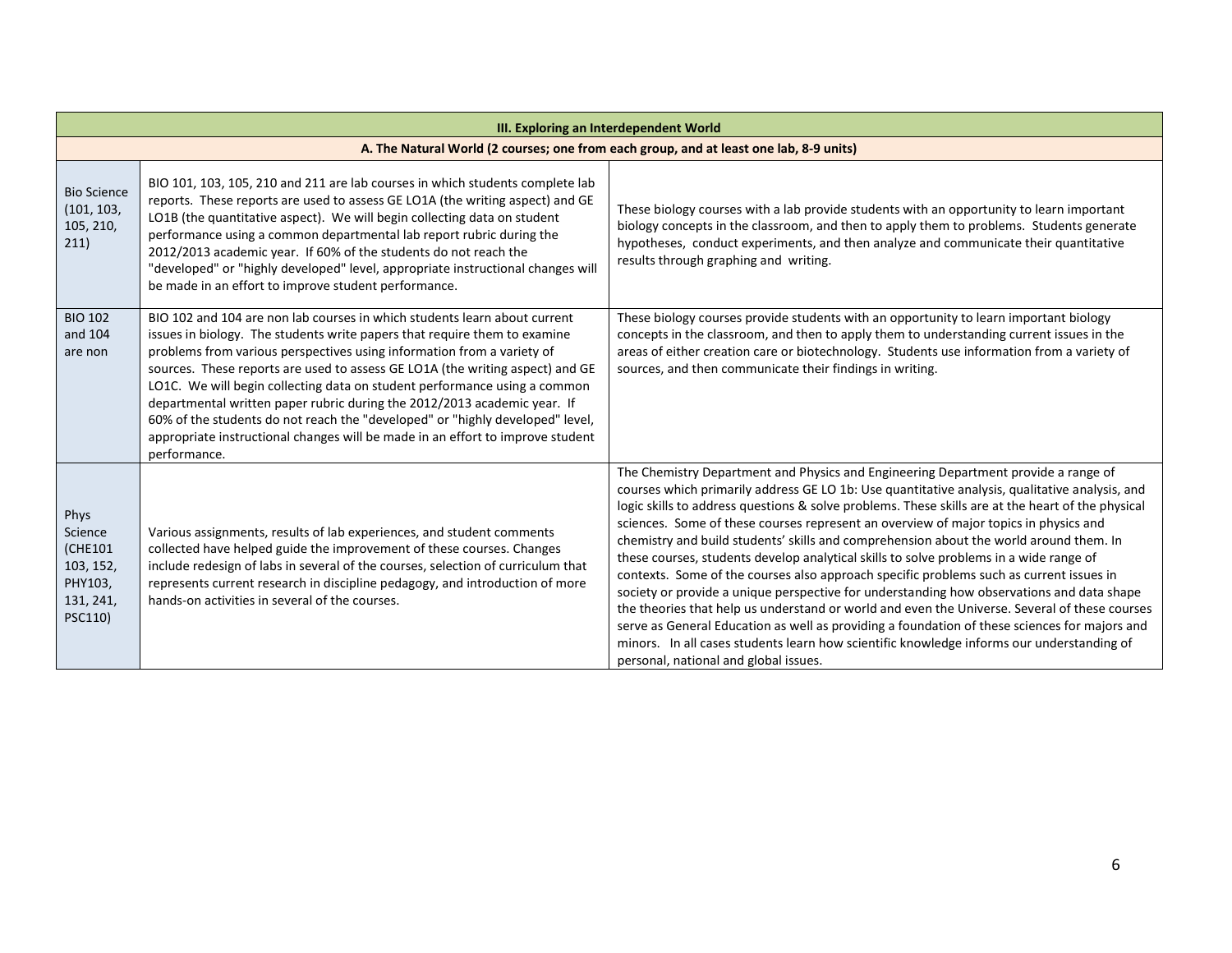| B. Physical Fitness and Nutrition (2 courses, 2-4 units)                                                      |                                                                                                                                                                                                                                                                                                                                                                                                                                                                        |                                                                                                                                                                                                                                                                                                                                                                                                                                                                                                                                                |
|---------------------------------------------------------------------------------------------------------------|------------------------------------------------------------------------------------------------------------------------------------------------------------------------------------------------------------------------------------------------------------------------------------------------------------------------------------------------------------------------------------------------------------------------------------------------------------------------|------------------------------------------------------------------------------------------------------------------------------------------------------------------------------------------------------------------------------------------------------------------------------------------------------------------------------------------------------------------------------------------------------------------------------------------------------------------------------------------------------------------------------------------------|
| PED100, 300,<br><b>FCS315</b><br>&<br><b>PE Activity</b><br>102-184 or PED<br>211, PED 212,<br><b>PED 213</b> | Kinesiology LO #4 states 80% of students will demonstrate improved physical<br>fitness from pre to post assessment as a result of course. Data from SP 2012<br>showed @ 97% met this goal. Although the goal was exceeded, in breaking<br>down the data we see that 17.5% improved only "slightly". At midterm,<br>instructors will emphasize their availability to help those students who are<br>having difficulty making progress towards meeting individual goals. | The development and improvement of a student's fitness is foundational to their future<br>health and quality of life. In the Kinesiology GE offerings, we are committed to educating<br>students about the many benefits of optimal health and encouraging them toward a<br>lifelong habit of healthy living. Our classes enable students to perceive the importance of<br>healthy lifestyle choices, develop habits of healthful eating, engage in physical activity,<br>and apply Biblical stewardship principles via their physical bodies. |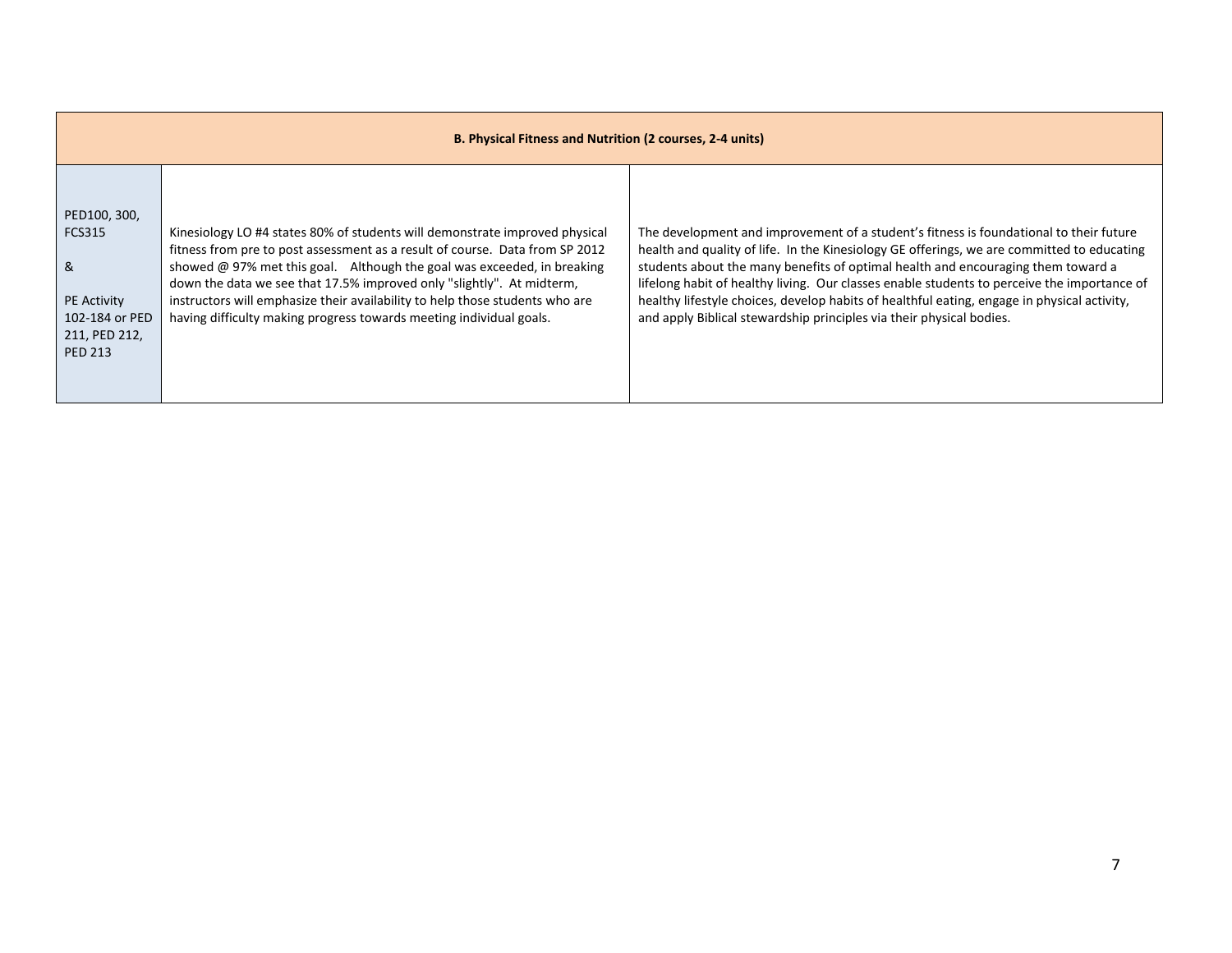| C. The Social World (1 course, 3-4 units) |                                                                                                                                                                                                                                                                                                                                                                                                                                                                                                                                                                                                                                                                                                                         |                                                                                                                                                                                                                                                                                                                                                                                                                                                                                                                                                                                                                                                                                                                                                                                                                                                                                                                                                         |
|-------------------------------------------|-------------------------------------------------------------------------------------------------------------------------------------------------------------------------------------------------------------------------------------------------------------------------------------------------------------------------------------------------------------------------------------------------------------------------------------------------------------------------------------------------------------------------------------------------------------------------------------------------------------------------------------------------------------------------------------------------------------------------|---------------------------------------------------------------------------------------------------------------------------------------------------------------------------------------------------------------------------------------------------------------------------------------------------------------------------------------------------------------------------------------------------------------------------------------------------------------------------------------------------------------------------------------------------------------------------------------------------------------------------------------------------------------------------------------------------------------------------------------------------------------------------------------------------------------------------------------------------------------------------------------------------------------------------------------------------------|
| <b>ECO 101, ECO</b><br>102                | The economics courses are assessed through student evaluations, classroom<br>visits by peers, and professor reflections at the close of each semester.<br>Challenges involve motivating students to learn the rigor required of the<br>discipline of economics. Changes involve proposing a general education<br>economics course that will differ from the principles courses for business<br>majors, and working on better integrating theory and applications.                                                                                                                                                                                                                                                       | Understanding the social world and decisions made about scarce resources, evaluating<br>economic systems, income inequality, emphasizing the centrality of the human quality<br>(the human factor) in economic growth, development, and the effectiveness/efficiency<br>of people working in organizations (firms, government, consumer behavior), and how<br>Christians respond, are all important aspects of a general economic education.                                                                                                                                                                                                                                                                                                                                                                                                                                                                                                            |
| <b>POL 101</b>                            | GE learning outcome 2.A is assessed by asking students to complete a<br>"Political Participation Portfolio" where they select from a number of<br>participation opportunities, each of which requires them to engage with the<br>political world. These activities are as various as voting, attending a political<br>meeting, watching a documentary, joining a political group, campaigning,<br>and meeting with a public official. Each student writes an analysis of their<br>activities, noting how they navigated the political system, whether they<br>would do it again, how they would do it differently, how it applies to course<br>concepts, and how their faith played out in their decisions and actions. | Beginning with Aristotle, scholars have asserted that political participation improves the<br>character of both the individual and the society. As scholars of political science, we are<br>thus intimately aware of the importance of creating the next generation of active<br>citizens. The Introduction to Political Science course will introduce students to a variety<br>of tools for understanding and participating in politics. Throughout the semester, they<br>will apply the perspectives of political science to the actions of individuals, groups, and<br>countries in the contemporary political world, with an eye toward how they might<br>themselves become civically engaged.                                                                                                                                                                                                                                                      |
| <b>POL 190</b><br><b>POLXXX</b>           | GE learning outcome 2.B is assessed by asking students to analyze the life<br>stories of individuals different from themselves, as well as by writing an<br>assessment of how a particular social/political policy affects members of<br>different groups in varying ways. Students will also do a service learning<br>project in conjunction with readings on Christian faith and hospitality, and<br>reflect on how their faith impacts their participation in Christian acts of<br>mercy as well as on their systemic and individual everyday choices.                                                                                                                                                               | The categories of race, class and gender have influenced how individuals interact with<br>social, political and economic institutions in the United States historically; we continue<br>to experience racial and ethnic conflict, and unequal access to educational, economic<br>and political resources and opportunities, across the globe and here in our own<br>communities. This course explores the systemic operation of power with regard to race,<br>class and gender identities, examining both individual experiences and policy issues.<br>Students will approach these issues through an interdisciplinary social science<br>perspective, using data, research, and case studies to answer questions about the<br>causes of inequality in areas of US policy such as education, the workplace, government,<br>families, healthcare, and churches, as well as to address possible solutions and<br>responses as citizens and as Christians. |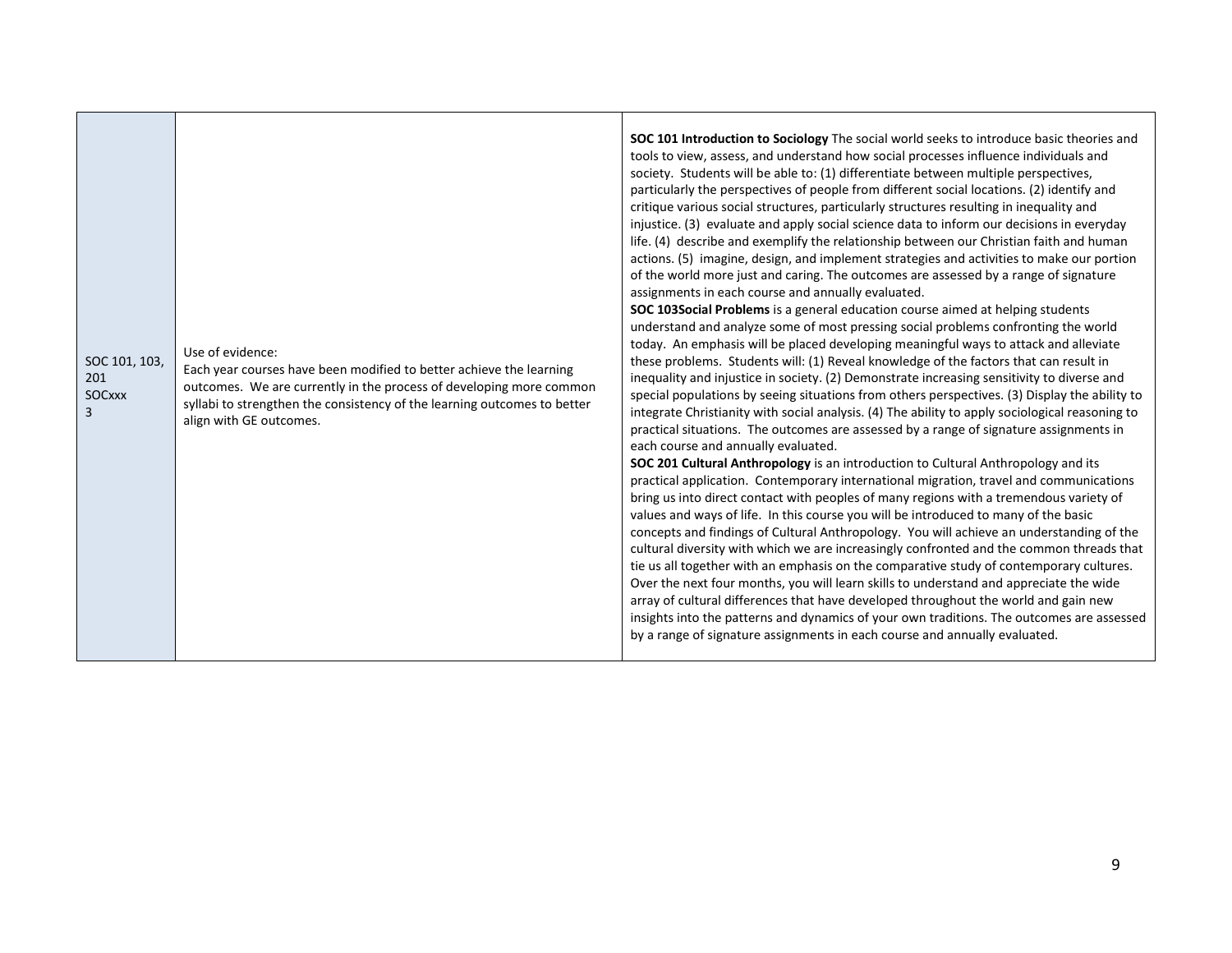| <b>IV. Seeking Cultural Perspectives</b>                                    |                                                                                                                                                                                                                                                                                                                                                                                                                                                                                                                                                                                                                                                                                                                                |                                                                                                                                                                                                                                                                                                                                                                                                                                                                                                                                                                                                                                                                                                                                                                                                          |
|-----------------------------------------------------------------------------|--------------------------------------------------------------------------------------------------------------------------------------------------------------------------------------------------------------------------------------------------------------------------------------------------------------------------------------------------------------------------------------------------------------------------------------------------------------------------------------------------------------------------------------------------------------------------------------------------------------------------------------------------------------------------------------------------------------------------------|----------------------------------------------------------------------------------------------------------------------------------------------------------------------------------------------------------------------------------------------------------------------------------------------------------------------------------------------------------------------------------------------------------------------------------------------------------------------------------------------------------------------------------------------------------------------------------------------------------------------------------------------------------------------------------------------------------------------------------------------------------------------------------------------------------|
| A. History of World Civilization (2 courses, 6 units)                       |                                                                                                                                                                                                                                                                                                                                                                                                                                                                                                                                                                                                                                                                                                                                |                                                                                                                                                                                                                                                                                                                                                                                                                                                                                                                                                                                                                                                                                                                                                                                                          |
| World Civ. I and<br><b>HIS110</b><br>&/or<br>World Civ. II<br><b>HIS111</b> | Learning Outcome Assessment: GE learning outcome 2.A is assessed for<br>HIS 110 and 111 by midterm and final examinations that focus on agreed<br>upon course learning outcomes.                                                                                                                                                                                                                                                                                                                                                                                                                                                                                                                                               | One of the primary goals of General Education is to guide students toward broader<br>knowledge and appreciation of the complex ways humans create their different civic<br>and cultural traditions. Commonly understood, there are three dominant civilizations in<br>the world today-- East Asian, Islamic, and Western/Christian. These two courses are<br>designed to help students understand how each civilization came to be dominant in a<br>region of the earth and appreciate the important values and perspectives of each.<br>Because war, migration, and communication in the modern world tend to mitigate the<br>geographical separation of these civilizations, both courses help students embrace the<br>diversity of peoples living today in Southern California and the United States. |
|                                                                             | B. The Fine Arts (2 courses from distinct areas; 4-5 units)                                                                                                                                                                                                                                                                                                                                                                                                                                                                                                                                                                                                                                                                    |                                                                                                                                                                                                                                                                                                                                                                                                                                                                                                                                                                                                                                                                                                                                                                                                          |
| ART 100, 102,<br>200, 201                                                   |                                                                                                                                                                                                                                                                                                                                                                                                                                                                                                                                                                                                                                                                                                                                |                                                                                                                                                                                                                                                                                                                                                                                                                                                                                                                                                                                                                                                                                                                                                                                                          |
| Theater<br><b>TRE101</b>                                                    | The faculty is in the process of formalizing a standard syllabus for all<br>sections of TRE101. Currently all sections require attendance at theatre<br>productions along with a critique of the performance. All sections also<br>require participation in a scene fest at the end of the semester. Faculty<br>will be analyzing the success of students in all sections to identify areas<br>that need to be supplemented.                                                                                                                                                                                                                                                                                                   | TRE101 is an important component of the Fine Arts curriculum in that it exposes the<br>student to live theatre. Theatre is important in its role of exploring other cultures, other<br>philosophies and other ways of life. Theatre is a reflective art, in that it is an<br>interpretative and often symbolic way of revealing the inner soul of a culture or sub-<br>culture through live performance. Students are given the opportunity to participate in<br>live performance, which allows them to gain access to how someone unlike themselves<br>might think or act.                                                                                                                                                                                                                              |
| MUH 100, 101                                                                | MUH100and 101 are two of the courses that survey human endeavors<br>from a historical, cultural, linguistic, and philosophical perspective, and<br>encourage students to develop a critical appreciation of human<br>expression-both artistic and literary. These courses are assessed each<br>semester via student comments and feedback and via faculty discussion of<br>student learning outcomes and faculty goals. Current student comments<br>reflect the need for a common syllabus and more uniform approach to the<br>various sections. Students have also requested a broader approach to<br>fulfilling the music portion of GE and the music faculty are exploring the<br>music GE offerings of other universities. | MUH100 syllabi all have common Learning Outcomes that require students to<br>demonstrate:<br>• a knowledge of the basic elements of Western Art Music as demonstrated by<br>tests and activities<br>• a knowledge of the distinct style periods of Western art music as<br>demonstrated by aural tests and in-class activities<br>an aural recognition of selected examples of Western art music<br>personal experiences with Western art music as demonstrated by concert attendance,<br>reports and discussion postings                                                                                                                                                                                                                                                                                |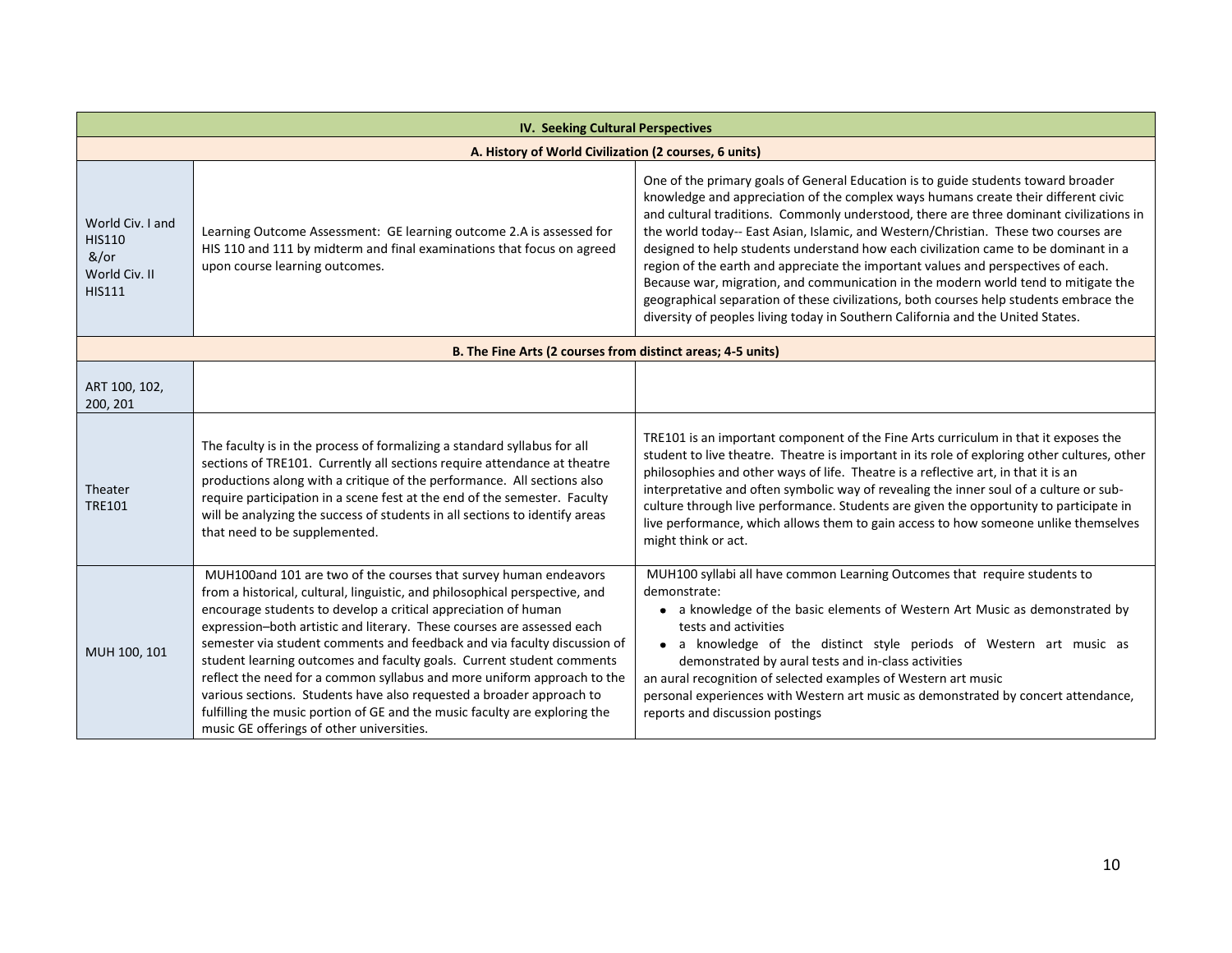| C. Philosophy (1 course, 3 units)              |                                                                                                                                                                                                                                                                                                                                                                                                                                                                                            |                                                                                                                                                                                                                                                                                                                                                                                                                                                                                                                                                                                                                                                                                                                                                                                                                                                                                                                                                            |
|------------------------------------------------|--------------------------------------------------------------------------------------------------------------------------------------------------------------------------------------------------------------------------------------------------------------------------------------------------------------------------------------------------------------------------------------------------------------------------------------------------------------------------------------------|------------------------------------------------------------------------------------------------------------------------------------------------------------------------------------------------------------------------------------------------------------------------------------------------------------------------------------------------------------------------------------------------------------------------------------------------------------------------------------------------------------------------------------------------------------------------------------------------------------------------------------------------------------------------------------------------------------------------------------------------------------------------------------------------------------------------------------------------------------------------------------------------------------------------------------------------------------|
| <b>Ethics</b><br><b>PHL211</b>                 | Students will:<br>1) Recognize and appreciate their connection as human beings to the<br>world of ideas and the rich history of that world as found in the western<br>philosophical tradition.<br>2) Engage in the disciplined practice of asking questions about the world,                                                                                                                                                                                                               | PHL 211 Ethics encompasses the study of right and wrong in principle, character, and<br>conduct; practical moral issues analyzed from the basis of sound moral theory; and<br>characteristics of an adequate, consistent code of ethics. This course contributes to<br>PLNU's General Education program by helping students learn to "display openness to<br>new knowledge and perspectives" and to "think critically, analytically, and creatively."                                                                                                                                                                                                                                                                                                                                                                                                                                                                                                      |
| Philosophy<br><b>PHL201</b>                    | God, and of themselves including questions for which there may be no<br>easy answers, so as to perpetuate this practice in their lives and provide a<br>means to assess the responses others give to these questions.<br>3) Students will recognize and appreciate the strengths and weaknesses of<br>human reason and experience to provide an adequate account of the<br>human, the world, ethics, and God, and appreciate how these bear on<br>matters of Christian faith and practice. | PHL 201 Introduction to Philosophy is a historical survey of selected philosophical<br>ideas, systems, and methods, especially as these have developed in Western<br>civilization. It contributes to PLNU's General Education program by helping students<br>learn to "display openness to new knowledge and perspectives" and to "think critically,<br>analytically, and creatively."                                                                                                                                                                                                                                                                                                                                                                                                                                                                                                                                                                     |
|                                                | D. Literature (2 courses, 5-6 units)                                                                                                                                                                                                                                                                                                                                                                                                                                                       |                                                                                                                                                                                                                                                                                                                                                                                                                                                                                                                                                                                                                                                                                                                                                                                                                                                                                                                                                            |
| Master. LIT 201,<br>202, 203<br><b>VAR</b>     | GE PLO-Growing: In a Christ-Centered Faith Community<br>Students will:<br>A. Examine the complexity of systems in the light of the reconciling work<br>of God in Christ.<br>B. Demonstrate a respect for the relationships within and across diverse<br>communities.<br>(Literature) These courses continue to meet the aims specified in the                                                                                                                                              | Catalog: These courses are designed as part of the General Education curriculum in the<br>category of Seeking Cultural Perspectives: a survey of human endeavors from a<br>historical, cultural, linguistic, and philosophical perspective, including developing critical<br>appreciation of human expression-both artistic and literary.<br>Further Explanation: Our courses in literature from across world literary traditions allow<br>students to experience the breadth of cultures as expressed in literary canons, to see<br>how those literary traditions may or may not intersect with each other, and in turn to<br>see their own literary traditions may be similar to or different from that of other people<br>from around the world. Through the study of other cultures via literature within the<br>context of a Christian university, students can develop a more hospitable, measured,<br>and compassionate response to other cultures. |
| Great. LIT 205-<br>209, 325, 460<br><b>VAR</b> | university catalog. In 2012-13 they are being examined as part of the<br>department Program Review-Self-Study (1) to identify any needs for<br>revisions or improvements in their curriculum and (2) to assess the<br>number of units currently assigned to these courses; and (3) to identify<br>and design key assignments common to all sections that are directly tied<br>to the GE PLOs.                                                                                              | Catalog: These courses are designed as part of the General Education curriculum in the<br>category of Seeking Cultural Perspectives: a survey of human endeavors from a<br>historical, cultural, linguistic, and philosophical perspective, including developing critical<br>appreciation of human expression-both artistic and literary.<br>Further Explanation: Our courses in literature from across world literary traditions allow<br>students to experience the breadth of cultures as expressed in literary canons, to see<br>how those literary traditions may or may not intersect with each other, and in turn to<br>see their own literary traditions may be similar to or different from that of other people<br>from around the world. Through the study of other cultures via literature within the<br>context of a Christian university, students can develop a more hospitable, measured,<br>and compassionate response to other cultures. |